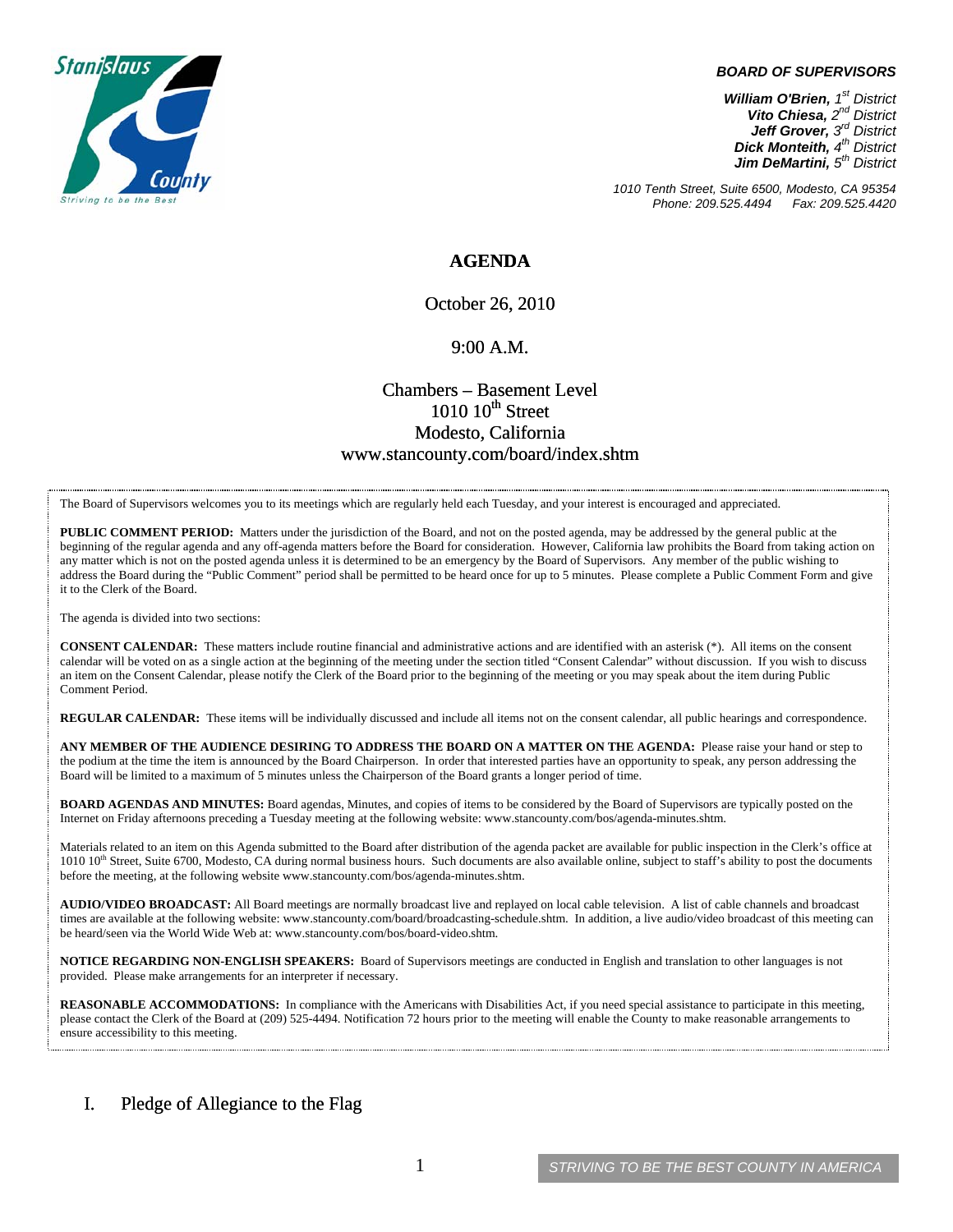II. Presentation: Employee Service Awards

## **Honored for Thirty Years of Services:**

 Larry Haugh - Auditor-Controller Lena Rodabaugh - Child Support Services

## **Honored for Twenty-Five Years of Services:**

Laura Kroeker - Community Services Agency

### III. Public Comment Period

IV. Consent Calendar

# V. Agenda Items

- A. Miscellaneous
- <sup>\*</sup> 1. Approval of the Minutes for October 19, 2010 ([View Item\)](http://www.stancounty.com/bos/minutes/2010/min10-19-10.pdf)<br>  $\frac{1}{2}$  Approval of Appointment of Thomas Reeves to the Econo
- 2. Approval of Appointment of Thomas Reeves to the Economic Development Action Committee ([View Item\)](http://www.stancounty.com/bos/agenda/2010/20101026/A02.pdf)
- \* 3. Approval to Proclaim the Month of November 2010 as Adoption and Permanency Month in Stanislaus County – Community Services Agency ([View Item\)](http://www.stancounty.com/bos/agenda/2010/20101026/A03.pdf)
- B. Chief Executive Office
- \* 1. Authorization to Accept Mental Health Services Act Innovations Funds and Adjust the Budget, Issue a Request for Proposals for Innovations Projects, and Amend an Agreement with the California Department of Mental Health – Behavioral Health and Recovery Services ([View Item\)](http://www.stancounty.com/bos/agenda/2010/20101026/B01.pdf)
- \* 2. Approval to Accept Donations from the Non-Profit Animal Services Auxiliary for the Thomas W. Mayfield Regional Animal Services Facility and Approve the Animal Services Auxiliary Use Of the Facility on December 15, 2010 – Chief Executive Office ([View Item\)](http://www.stancounty.com/bos/agenda/2010/20101026/B02.pdf)
- \* 3. Acceptance of the Stanislaus County Treasury Pool's September 2010 Monthly Investment Report – Treasurer-Tax Collector ([View Item\)](http://www.stancounty.com/bos/agenda/2010/20101026/B03.pdf)
- \* 4. Approval to Sell Eighty Two Tax-Defaulted Properties Treasurer-Tax Collector ([View Item\)](http://www.stancounty.com/bos/agenda/2010/20101026/B04.pdf)
- \* 5. Approval to Accept Funding from the U.S. Department of Justice, Office of Community Oriented Policing Services (COPS) Technology Program in the Amount of \$300,000 – Sheriff ([View Item\)](http://www.stancounty.com/bos/agenda/2010/20101026/B05.pdf)
- \* 6. Approval of Health Insurance Agreement Between Stanislaus County and All Employee Organizations for the Period January 1, 2011 through December 31, 2011 – Chief Executive Office ([View Item\)](http://www.stancounty.com/bos/agenda/2010/20101026/B06.pdf)
	- 7. Approval to Accept the Children and Families Commission Presentation of 2009-2010 Activities ([View Item\)](http://www.stancounty.com/bos/agenda/2010/20101026/B07.pdf)
	- 8. Approval to Initiate Steps to Implement SB 863 to Establish New Williamson Act Contracts Including the Reduction of Property Tax Benefits by Ten Percent and a Related Reduction of the Term of the Contracts to Nine Years, and to Set a Public Hearing for November 9, 2010 at 9:10 a.m. to Make a Final Determination Regarding Implementation – Chief Executive Office ([View Item\)](http://www.stancounty.com/bos/agenda/2010/20101026/B08.pdf)